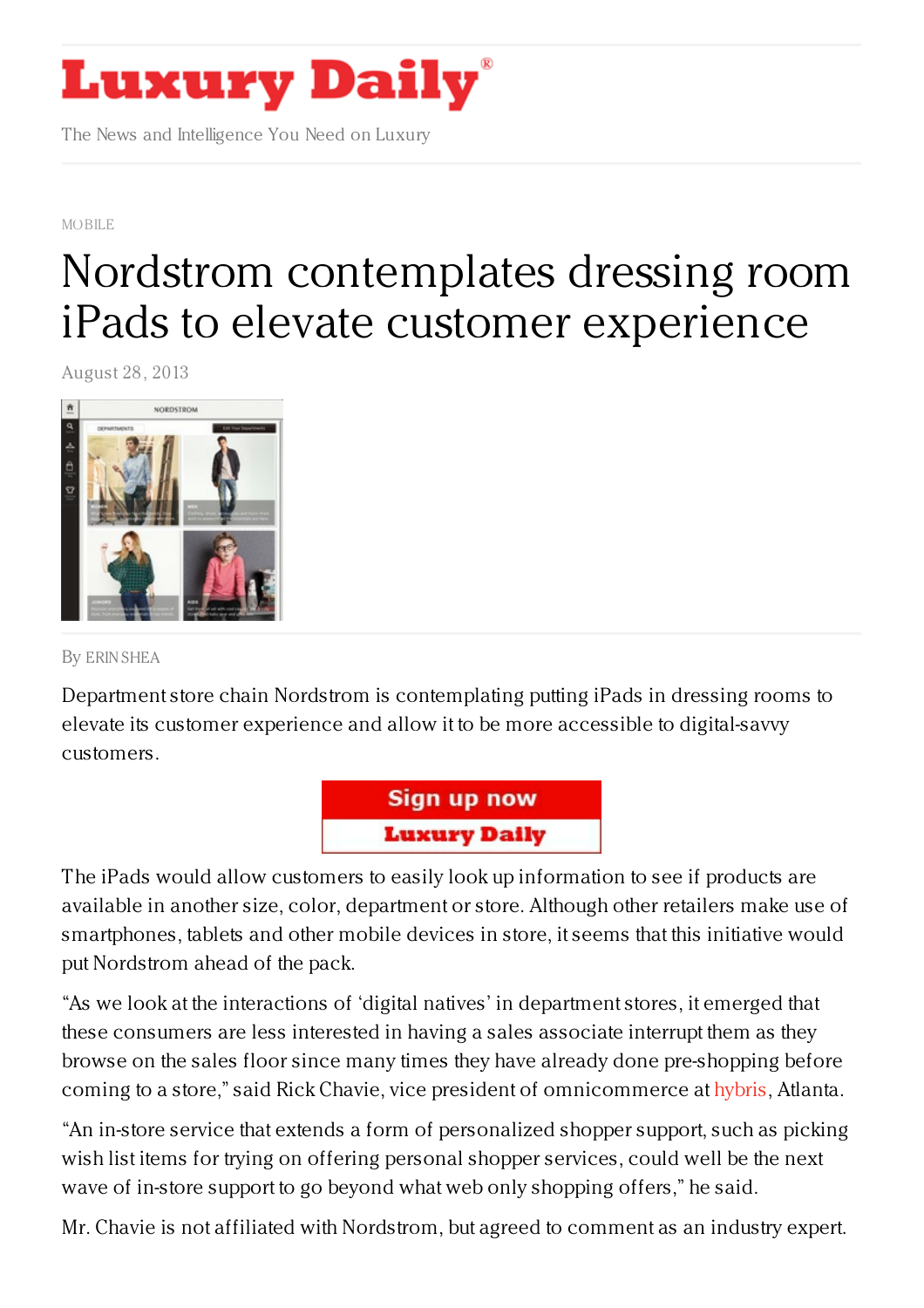[Nordstrom]( http://nordstrom.com) did not respond by press deadline.

Mobile personal shopper

Nordstrom is looking into more ways that it can use iPads and mobile technologies in stores, with one of the main ideas being iPads in its dressing rooms, [according]( http://www.citeworld.com/tablets/22279/nordstrom-ipad-dressing-rooms) to Cite World.

The iPads would aid consumers in a number of ways such as seeing if an item is available in a different size, color or a nearby store. The iPads will also sync with customer's selections from home to have products waiting at the dressing room upon arrival and match up new items with other products that the customer has previously purchased.



Nordstrom iPad app's virtual dressing room

Furthermore, these devices could be used by either an individual customer or a sales associate.

Offering a level of service with mobile devices could help a retailer better serve its customer.

"At the point of decision when a customer is choosing among products there are opportunities to provide specific services such as inventory visibility if the desired color is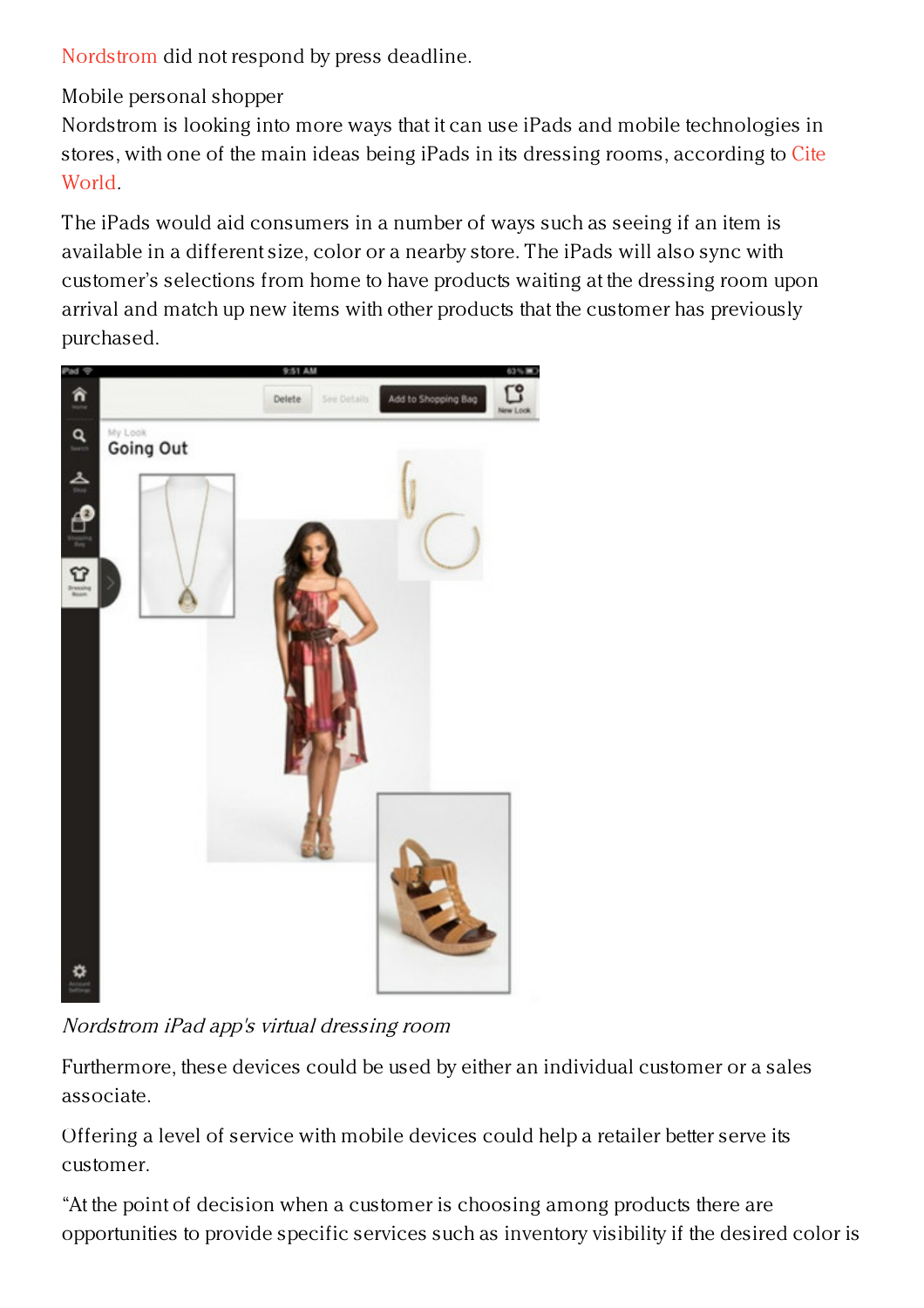out-of-stock, or if there are tailoring services that need to be added, or if a customer wants to merge an online order with the in-stock purchase and pay on the spot," Mr. Chavie said.

"In other markets, Japan for example, there has long been elite personal shopper services that even extend into bringing garments into the home for selection," he said.

## Mobile mavens

The in-store tablet ideas are building off of Nordstrom's already established, forwardlooking mobile applications.

In April, the department store chain enhanced the consumer experience on its iPhone app with updates that included product sharing via SMS and user reviews.

The updated functions of the app help consumers share their opinions on Nordstrom's products with their friends and fellow shoppers. Also, consumers can send an auto[generated](https://www.luxurydaily.com/nordstrom-enhances-mobile-app-strategy-with-added-engagement/) text message to anyone in their contact list about a particular product (see story).



## Nordstrom iPhone app

Also, last year, Nordstrom offered a personalized mobile shopping experience in its iPad app in a move that helped the brand distinguish itself on the platform.